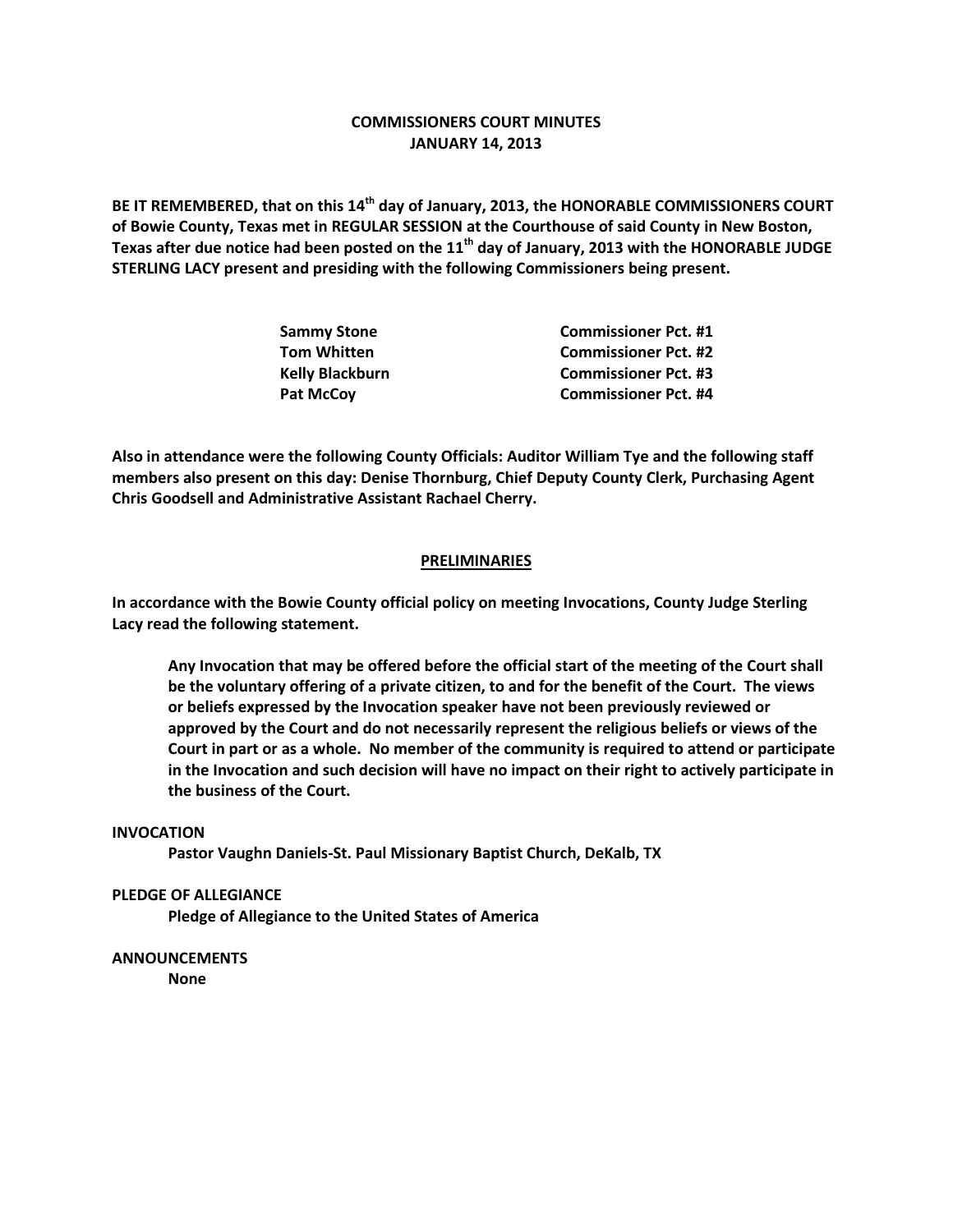## **REGULAR AGENDA ITEMS**

**Court convened at 10:03 A.M. when the following ORDERS, JUDGMENTS and DECREES were had and ORDERED spread upon the minutes of the Court to-wit.**

**Item 1: There were no Public Comments.**

- **Item 2: There were no Commissioners Court response to Public Comments.**
- **Item 3: On this 14th day of January, 2013, Commissioner Kelly Blackburn nominated Commissioner Pat McCoy to be Bowie County's representative to the TIRZ (Tax Increment Reinvestment Zone) Board to replace former Commissioner John Addington. Nomination was put to a vote and all voted aye and none opposed. Nomination carried.**
- **Item 4: On this 14th day of January, 2013, a motion was made by Commissioner Kelly Blackburn and duly second by Commissioner Pat McCoy to declare surplus and get permission to advertise to bid on the following equipment, for future sale at a local auction or for use as scrap or salvage: Harnishfeger crane, model: M320T2, Serial #33795; Stolpler crane, model A134000, Serial #45599 & GS13351 W; and a 10,000 gallon fuel storage tank-Pct. 3 Commissioner Kelly Blackburn. Motion was put to a vote and all voted aye and none opposed. Motion carried.**
- **Item 5: On this 14th day of January, 2013, a motion was made by Commissioner Pat McCoy and duly second by Commissioner Sammy Stone to approve all the Commissioners schools, conferences and seminars for 2013. Motion was put to a vote and all voted aye and none opposed. Motion carried.**
- **Item 6: On this 14th day of January, 2013, a motion was made by Commissioner Tom Whitten and duly second by Commissioner Pat McCoy to approve schools, training seminars and area conferences for 2013 for Toni Barron and Tax Assessor-Collectors Office. Motion was put to a vote and all voted aye and none opposed. Motion carried.**
- **Item 7: On this 14th day of January, 2013, a motion was made by Commissioner Sammy Stone and duly second by Commissioner Kelly Blackburn to approve a bond for Judge Nancy Talley. Motion was put to a vote and all voted aye and none opposed. Motion carried.**
- **Item 8: On this 14th day of January, 2013, a motion was made by Commissioner Pat McCoy and duly second by Commissioner Tom Whitten to authorize the destruction of records (Central Records and Communications)-Shawn Vaughn. Motion was put to a vote and all voted aye and none opposed. Motion carried.**